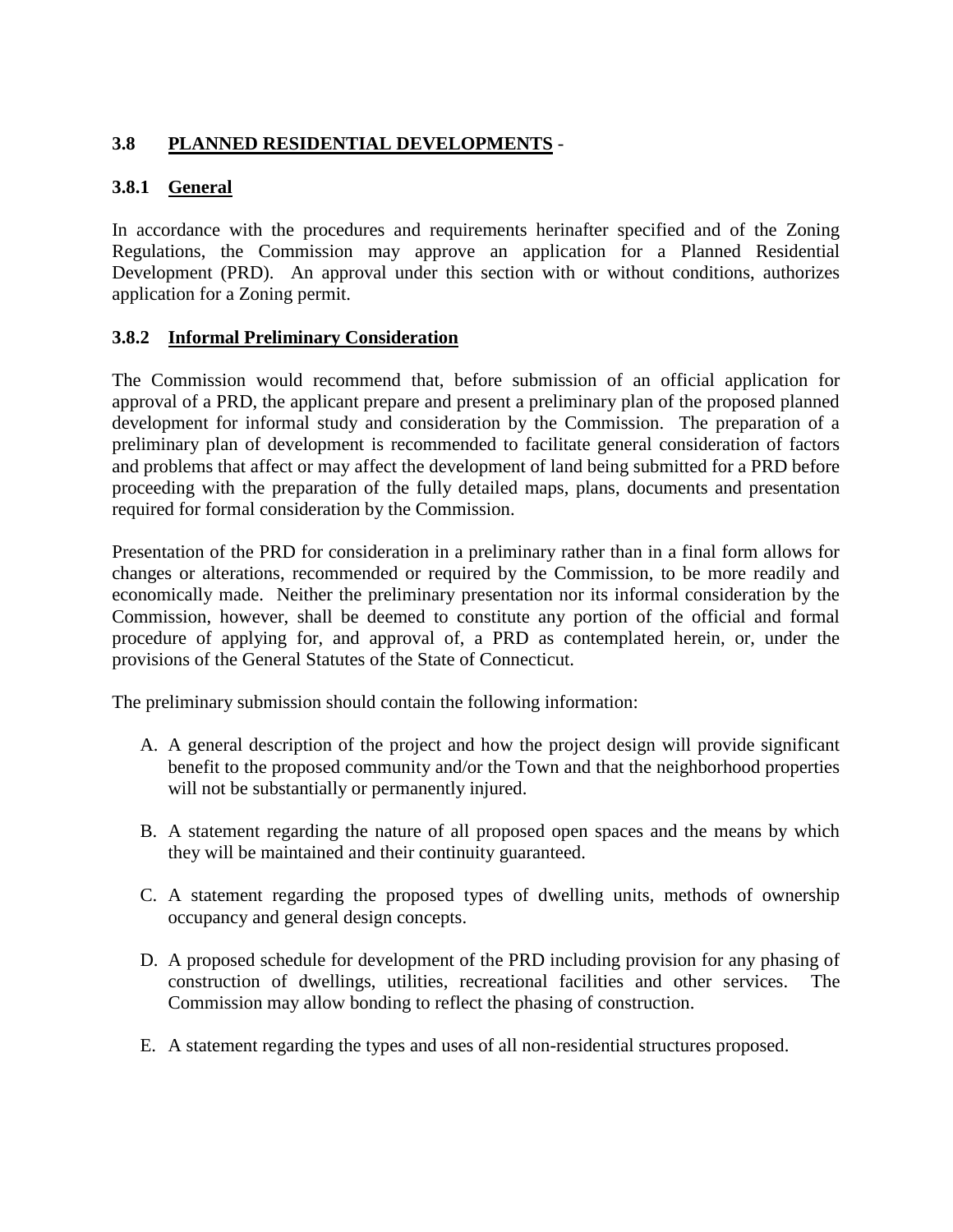- F. A statement regarding the type of water supply and sewage disposal facilities proposed, the method of establishment of such facilities and the intended ownership, financing and management arrangements.
- G. Computation and data showing compliance with the Zoning regulations.
- H. Such other information that the applicant deems will be of assistance in the consideration of the PRD application.

## **3.8.3 Preliminary Maps and Plans of the PRD Tract**

Seven (7) clear, legible prints, each drawn to a scale of not less that  $1" = 40'$  as follows (these maps may be combined, provided they clearly show all the information required):

- A. Existing Condition Evaluation Map showing the entire tract with the following:
	- 1. Boundaries of the tract and approximate dimensions and the names of all owners.
	- 2. Existing contours at intervals not exceeding two feet in building areas and sewage disposal areas and ten feet elsewhere.
	- 3. Significant topographic features, such as all wetlands and water courses, rock outcroppings, wooded and other vegetation areas by type and other natural features.
	- 4. General soil types by Soil Conservation Service classification.
	- 5. The location of any existing structures, trailways, fences and walls.
- B. Sketch Subdivision Plan showing how the tract could reasonably be divided into individual building lots conforming to the Zoning and Subdivision Regulations and served by roads that could conform to the Road Ordinance.
- C. Site Use Plan showing the following:
	- 1. The location of proposed vehicular access into the tract and the principle system of circulation, driveways or streets within the tract.
	- 2. Areas, with boundaries delineated, for dwelling construction and accessory services, and with data on the acreage of such areas and the number and type of dwelling units proposed for each.
	- 3. Areas or sites proposed for recreational facilities and any nonresidential structures.
	- 4. Areas proposed for on site sewage disposal leaching systems.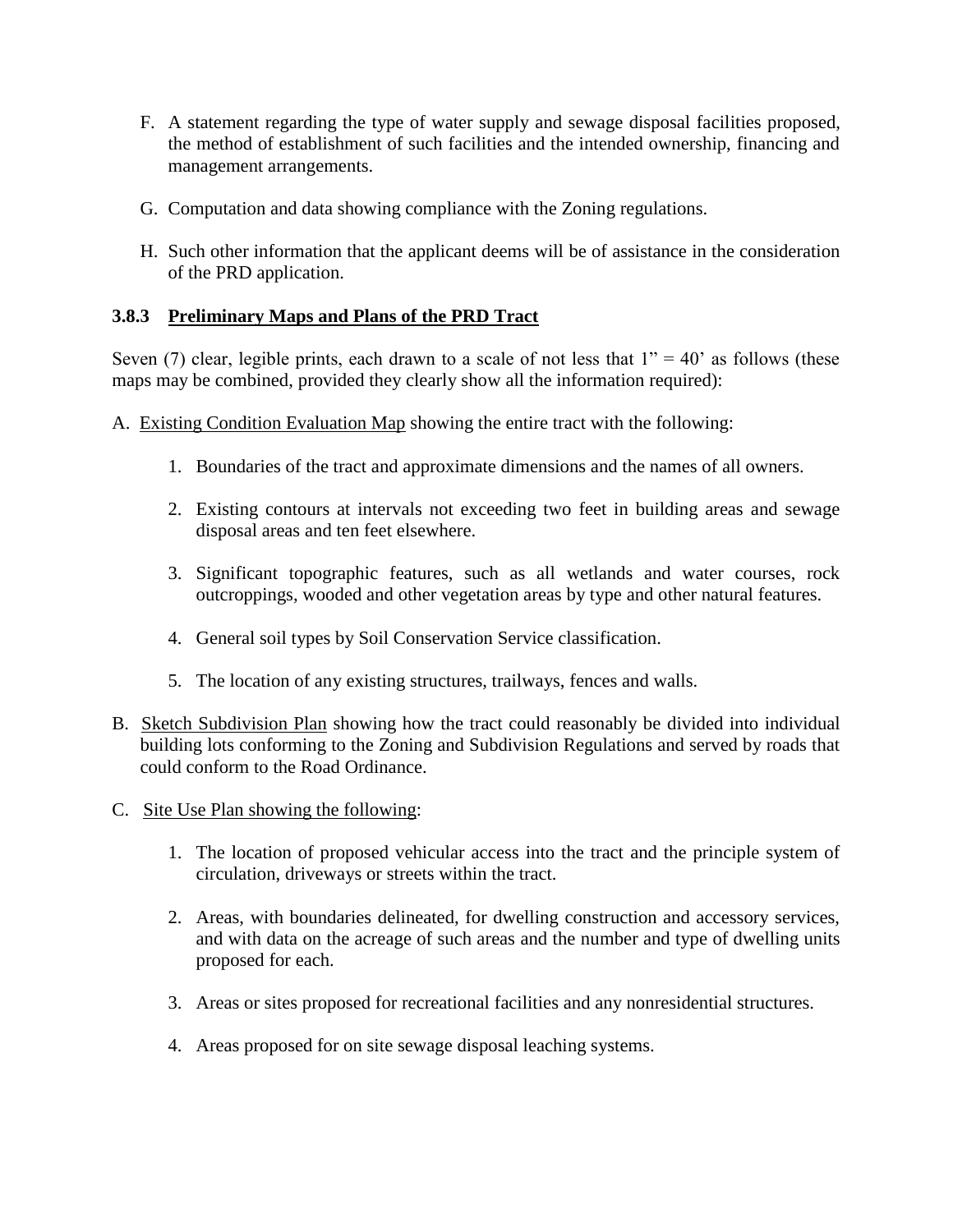- 5. Proposed connection to a public water supply or proposed site for water supply wells and if appropriate water storage facilities.
- 6. Areas, with boundaries delineated, for reservation as open space land.
- 7. Any existing or proposed restricted areas such as setbacks from the boundary tract, channel encroachment lines and zone boundaries including flood plains.
- D. Sanitation and Water Supply Study Report in five (5) copies presenting: a) Estimates of water supply and sewage disposal requirements; b) Results of soil investigations, including borings, seepage tests and test pits for areas proposed for sewage disposal; c) a description and schematic layout of proposed sewage disposal facilities and; d) a description of the proposed water supply system.

Additional percolation and test pits may be required by the Commission.

The Commission may require that test wells be drilled and the results furnished to the Commission prior to final approval.

All of the above shall be prepared and certified by a Professional Civil Engineer.

E. Schematic Architectural Drawing in four (4) legible sets of prints illustrating the type of dwelling proposed in the PRD, provided however that such drawings are not required for single family detached dwellings proposed to be individually constructed and owned on separate lots.

## **3.8.4 Formal Application**

Following Preliminary Consideration, the applicant for a PRD shall submit the following for final approval:

- A. A PRD Application Form: as prescribed by the Commission completed and signed by the applicant and also signed by the owner of the land in the PRD if different from the applicant.
- B. Final Plan: This map shall cover the entire PRD tract proposed for final approval.
- C. Site Improvement Plans: These plans shall cover all proposed streets, driveways, utilities including drainage, water supply and distribution system and sewage disposal system, provisions for erosion and sedimentation control and other improvements for the area covered by the Final Plan. Roadway Plans shall conform to Section 4.6 and be of a scale of  $1" = 40"$  minimum. Areas requiring extensive grading shall be on a scale of  $1" = 20"$ .
- D. Grading and Landscape Plans: These plans shall cover all areas included in and at the same scale as the Final Plan and shall show at least the following information:
	- 1. Areas to be graded with the existing and final contours at 2' intervals.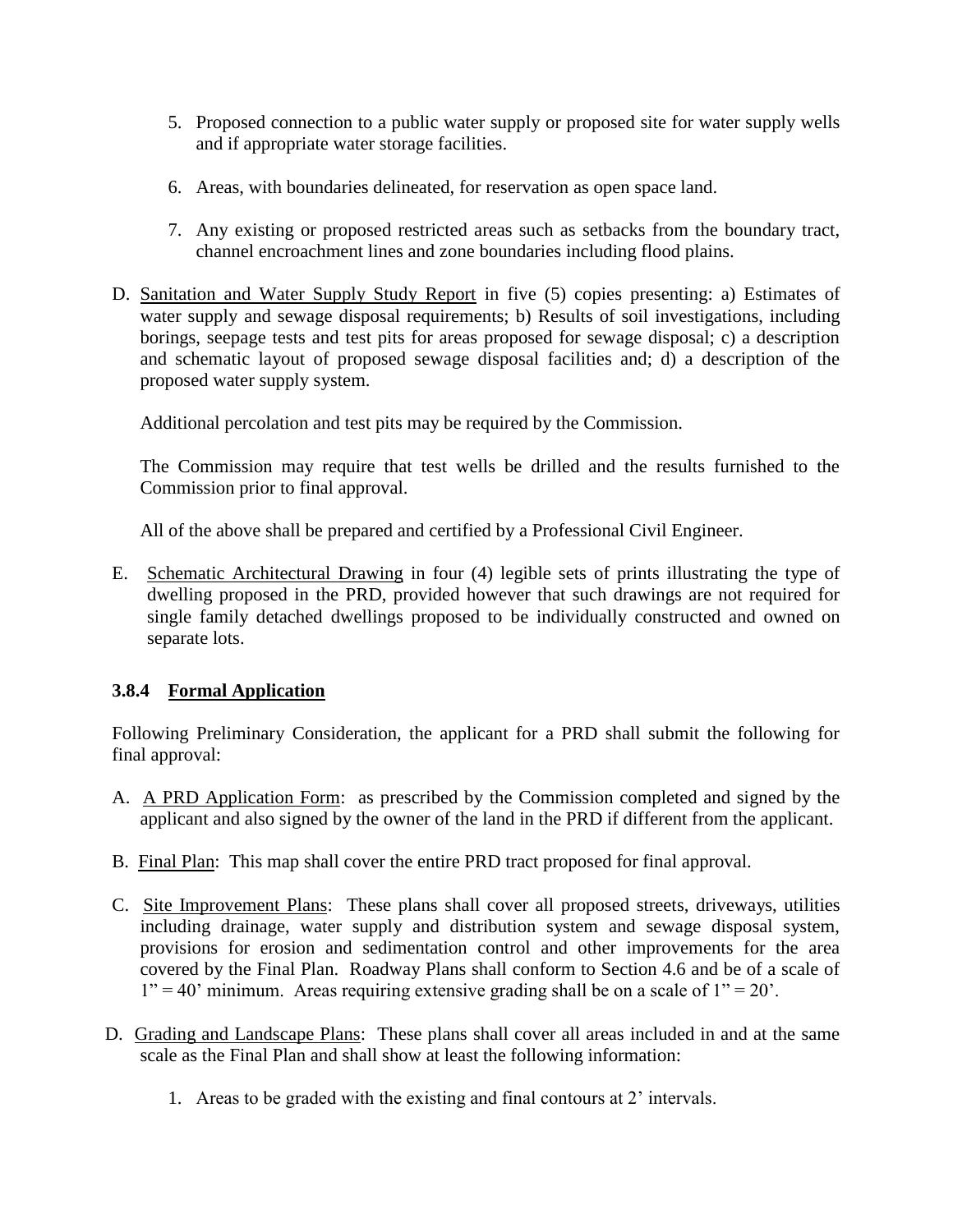- 2. Layout of proposed areas to be seeded and landscaped.
- 3. Proposed type of planting by common name and general location.
- 4. Type of trees to be planted and existing trees to remain in construction areas.
- E. Design Development Architectural Drawings: Architectural drawings of all typical buildings other than single family detached dwellings to be individually constructed and owned on separate lots, as proposed for construction, prepared by a registered architect, shall be submitted for design review to determine whether they meet the standards of PRD. These shall include, but not be limited to:
	- 1. Basement plans (if any).
	- 2. First, second and third floor plans as proposed.
	- 3. Front, side and rear elevations of all dwelling, supporting, recreational and nonrecreational structures.
	- 4. Overall perspectives of typical grouping, courtyards or other views of proposed structures.
	- 5. Outline specifications showing types of construction proposed and adequate to obtain a building permit under Building Code of the Town of New Milford.
- F. Sanitation and Water Supply Report: Five (5) copies of: a) computations for water supply and sewage disposal systems; b) the results of test well pumping if public water supply is not to be provided; c) the design plan for sewage disposal and water supply.
- G. A check payable to the Town of New Milford in the amount equal to \$20.00 for each bedroom in the proposed PRD.

#### **3.8.5 Public Hearing**

Before granting final approval of a PRD, the Commission will conduct a public hearing in accordance with the General Statutes of the State of Connecticut.

#### **3.8.6 Final Review**

The Commission shall review the submission for completeness and may request the submission of additional information deemed necessary to clarify or complete the application.

#### **3.8.7 Final Approval**

The Commission shall act on the application in accordance with Section 3.4.

#### **3.8.8 Performance Bond**

The Commission shall require a cash performance bond guaranteeing completion of all public improvements in accordance with Section 3.7. An additional site performance bond may be required to guarantee completion of all utilities and other site improvements before a Certificate of Occupancy is issued.